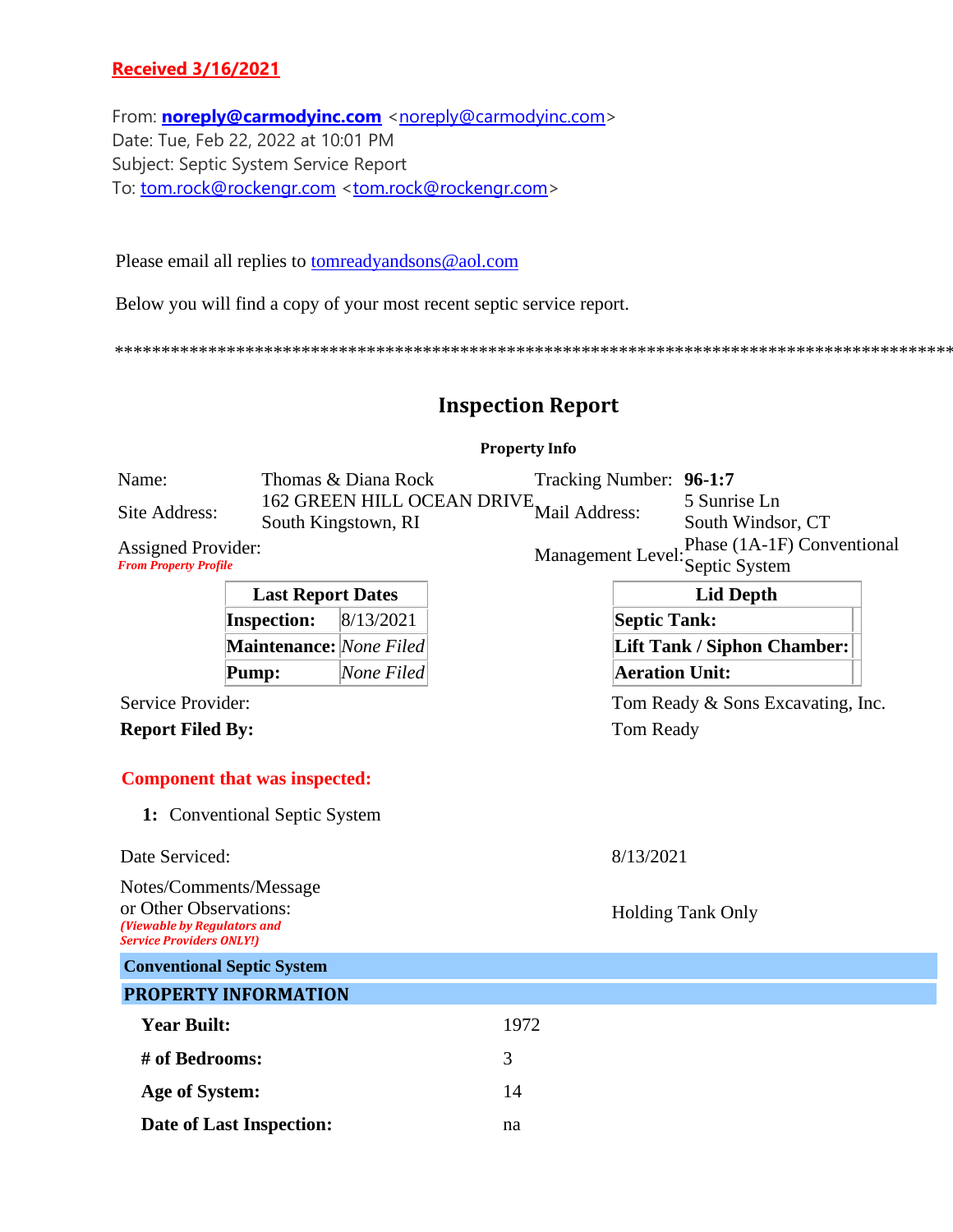| <b>Date of Last Pump:</b>                                                                                                                              | 10/2020                                                                                                                                                                             |  |  |
|--------------------------------------------------------------------------------------------------------------------------------------------------------|-------------------------------------------------------------------------------------------------------------------------------------------------------------------------------------|--|--|
| # of occupants in house:                                                                                                                               | $\overline{4}$                                                                                                                                                                      |  |  |
| <b>Date of Last Property Transfer:</b>                                                                                                                 | 2004                                                                                                                                                                                |  |  |
| <b>Commercial(Type):</b>                                                                                                                               | none                                                                                                                                                                                |  |  |
| <b>Residential:</b>                                                                                                                                    | Seasonal<br>(X)<br>( ) Year Round                                                                                                                                                   |  |  |
| <b>Type of Inspection:</b>                                                                                                                             | First Maintenance (Pumping required)<br>$\left( \right)$<br><b>Routine Maintenance</b><br>(X)                                                                                       |  |  |
| <b>Homeowner Records: List any documents</b><br>made available by owner during the<br>inspection and any repairs or upgrades since<br>last inspection: |                                                                                                                                                                                     |  |  |
| <b>Type of Septic System:</b>                                                                                                                          | ( ) Cesspool<br>() Conventional OWTS<br>() Alternative System<br>(X) Other                                                                                                          |  |  |
| If other, please describe                                                                                                                              | <b>Holding Tank</b>                                                                                                                                                                 |  |  |
| <b>Tank Volume:</b>                                                                                                                                    | 5000                                                                                                                                                                                |  |  |
| <b>Type of Tank:</b>                                                                                                                                   | Concrete<br>(X)<br>( ) Metal<br>Fiberglass<br>$\left( \right)$<br>Other<br>( )                                                                                                      |  |  |
| If other, please describe                                                                                                                              |                                                                                                                                                                                     |  |  |
| <b>Check All That Apply:</b>                                                                                                                           | <b>Effluent Pump</b><br>$\mathbf{I}$<br><b>Effluent Filter</b><br>$\mathbf{I}$<br><b>Center Riser</b><br><b>TX1</b><br><b>Effluent Riser</b><br>[X]<br><b>Influent Riser</b><br>[X] |  |  |
| <b>Type of Soil Treatment Area:</b>                                                                                                                    | Diffusers<br>$\left( \quad \right)$<br>Trench<br>$\left( \quad \right)$<br>Pressurized<br>Galley<br>Other<br>(X)                                                                    |  |  |
| If other, please describe                                                                                                                              | <b>Holding Tank</b>                                                                                                                                                                 |  |  |
| <b>Check All That Apply:</b>                                                                                                                           | <b>Washing Machine</b><br>[X]<br>Garbage Disposal<br>[]<br>Dishwasher<br>[X]<br>Hot-Tub/Whirlpool<br>$\mathbf{I}$<br><b>Water Softener</b><br>$\mathsf{L}$                          |  |  |
| <b>Water Supply:</b>                                                                                                                                   | Public<br>(X)<br>Private Well<br>$\left( \right)$                                                                                                                                   |  |  |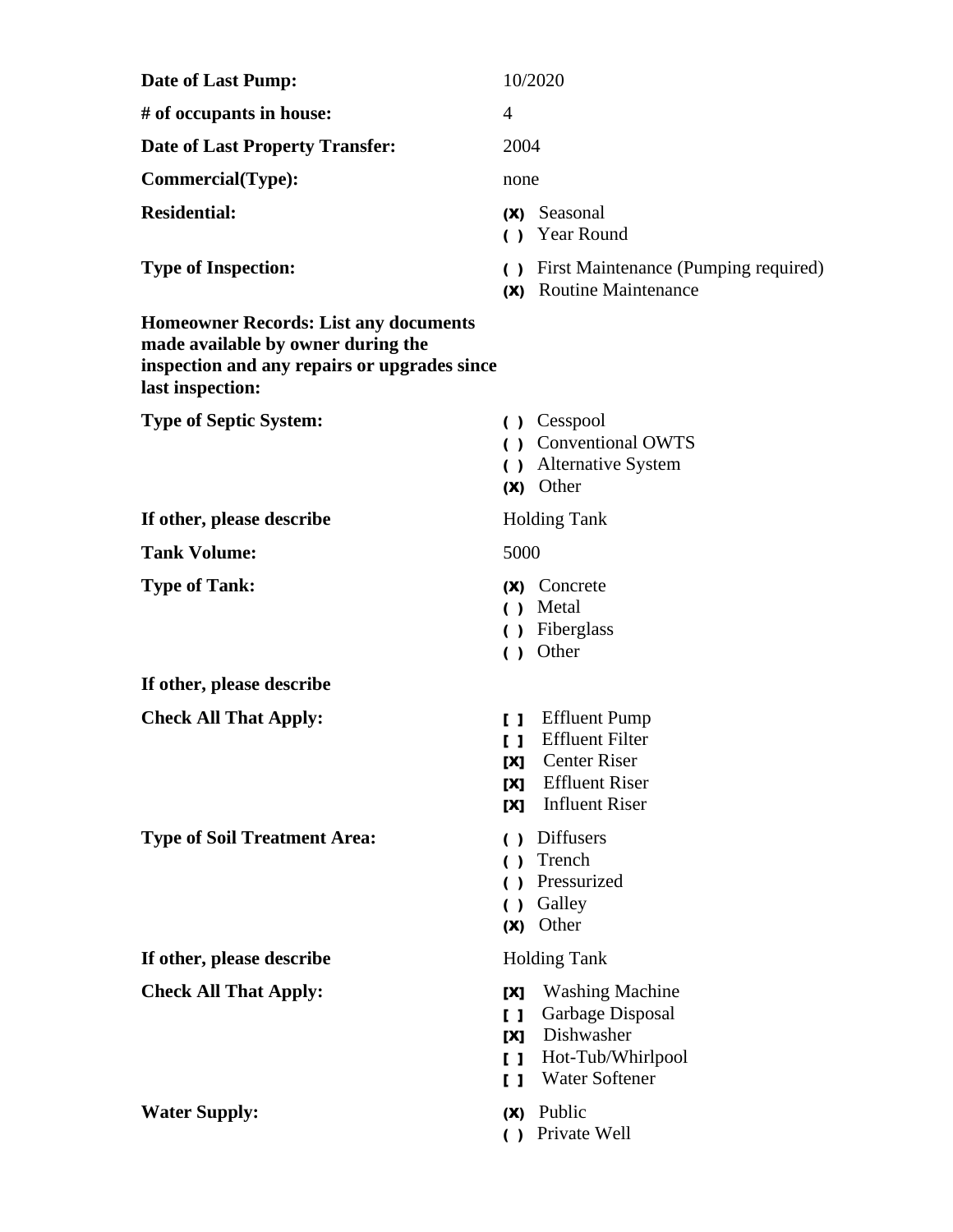# **FIELD OBSERVATIONS**

| <b>Interior Depth of Tank:</b> _______ inches                                                                                                                                                                         | 108                                                                                          |
|-----------------------------------------------------------------------------------------------------------------------------------------------------------------------------------------------------------------------|----------------------------------------------------------------------------------------------|
| Sludge Depth: ______ inches                                                                                                                                                                                           | $\overline{2}$                                                                               |
| Scum Depth: ______ inches                                                                                                                                                                                             | $\mathbf{1}$                                                                                 |
| Net Clear: inches                                                                                                                                                                                                     | 105                                                                                          |
| Percent Solids: ___________%                                                                                                                                                                                          | 3                                                                                            |
| <b>Accumulation Rate:</b><br>inches/year                                                                                                                                                                              | $\overline{4}$                                                                               |
| Pump out done at time of inspection?<br>(Per Table 5.1a of the RI Septic<br>Handbook)                                                                                                                                 | no                                                                                           |
| <b>CESSPOOLS:</b>                                                                                                                                                                                                     |                                                                                              |
| <b>Type</b>                                                                                                                                                                                                           |                                                                                              |
| Is there evidence of structural damage?                                                                                                                                                                               | $( )$ Yes<br>No<br>$\left( \right)$<br>( ) Not Observable<br>$(X)$ NA                        |
| Is there an overflow, second cesspool, soil<br>treatment area or other outlet from<br>cesspool?                                                                                                                       | Yes<br>$\left( \right)$<br>() No<br>Not Observable<br>$\left( \right)$<br>$(X)$ NA           |
| Is there standing water in the cesspool above () Yes<br>the invert?                                                                                                                                                   | N <sub>0</sub><br>$\left( \quad \right)$<br>Not Observable<br>$\left( \ \right)$<br>$(X)$ NA |
| <b>SEPTIC TANK:</b>                                                                                                                                                                                                   |                                                                                              |
| <b>Is there evidence of structural damage to the ()</b> Yes<br>baffles, tees or superstructure of the tank?                                                                                                           | $(X)$ No<br>( ) Not Observable<br>$( )$ NA                                                   |
| Is was tewater above the invert of the outlet? () Yes                                                                                                                                                                 | $(X)$ No<br>( ) Not Observable<br>() NA                                                      |
|                                                                                                                                                                                                                       |                                                                                              |
| Is flow seen or heard coming from the inlet, () Yes<br>even though all known water-use appliances (x) No<br>or fixtures in the home are off? If Yes,<br>possible in-home plumbing leaks. In-home<br>eval recommended. | ( ) Not Observable<br>$\bigcup$ NA                                                           |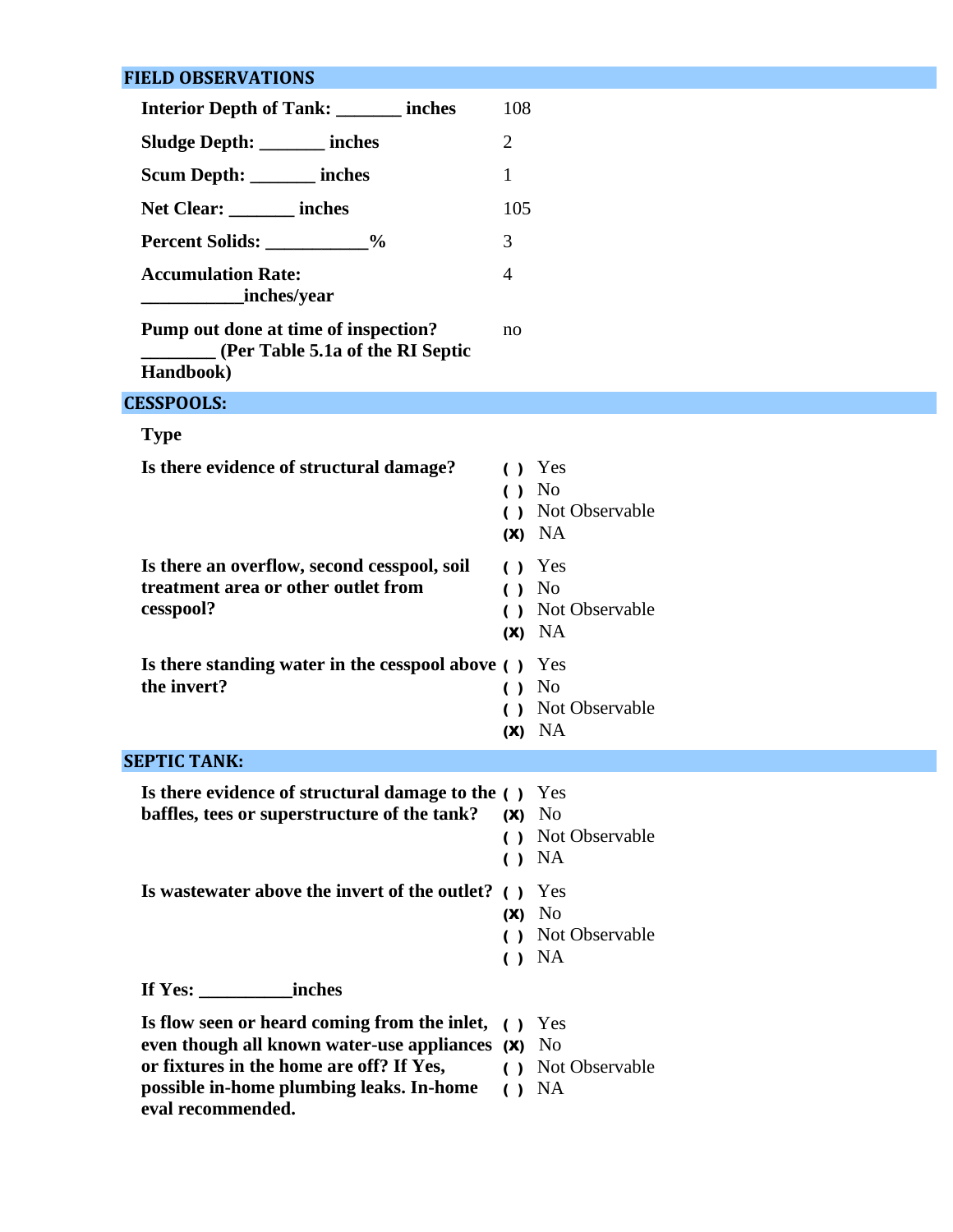| Was flow seen or heard coming from the<br>outlet back to the tank?                                                                                                                                            | $\left( \quad \right)$<br>(X)<br>$\left( \right)$<br>$\left( \right)$                                                                     | Yes<br>N <sub>0</sub><br>Not Observable<br>NA                                                                                                                                                                                                                                                                                                                                                                                                                                                                                                                                                                                                                |
|---------------------------------------------------------------------------------------------------------------------------------------------------------------------------------------------------------------|-------------------------------------------------------------------------------------------------------------------------------------------|--------------------------------------------------------------------------------------------------------------------------------------------------------------------------------------------------------------------------------------------------------------------------------------------------------------------------------------------------------------------------------------------------------------------------------------------------------------------------------------------------------------------------------------------------------------------------------------------------------------------------------------------------------------|
| Can wastewater bypass soil treatment area<br>by pipe or other means?                                                                                                                                          | $\left( \right)$<br>(X)<br>$\left( \right)$<br>$\left( \right)$                                                                           | Yes<br>No<br>Not Observable<br>NA                                                                                                                                                                                                                                                                                                                                                                                                                                                                                                                                                                                                                            |
| <b>SITE OBSERVATIONS (Examine Area and [ ]</b><br><b>Check All That Apply)</b>                                                                                                                                | I 1<br>$\mathbf{I}$<br>$\mathbf{I}$<br>area<br>$\mathbf{L}$<br>$\mathbf{I}$<br>$\begin{smallmatrix}1\\1\end{smallmatrix}$<br>$\mathbf{I}$ | Impermeable surface such as concrete, asphalt, or<br>brick is located near or over the soil treatment area<br>Ponding or Wastewater Breakout<br>Septic Odors<br>Burnt out grass or ground staining over the soil<br>treatment area<br>Patches of lush green grass over the soil treatment<br>Trees, large shrubs or other plants with extensive<br>root system observed in the vicinity<br>Heavy objects or evidence from such objects in the<br>vicinity of the soil treatment area<br>An apparent cave-in or exposed component was<br>identified<br>Stormwater, sump pumps, foundation drains or roof<br>runoff is diverted to flow into the septic system |
| <b>RESULTS</b> – Inspection revealed one or<br>more of the following; Check all that apply:                                                                                                                   | [X]<br>$\mathbf{I}$<br>$\mathsf{L}$<br>[ ]<br>ΙI<br>$\mathbf{I}$                                                                          | Septic Tank functioning properly<br>Soil Treatment Area functioning properly<br>Septic Tank is substandard or has structural<br>damage. (Note reason(s) on comment line below)<br>Repair required by licensed professional<br>Cesspools per Town Ordinance will require<br>replacement per Town Cesspool Phaseout schedule<br>The soil treatment area has excessive wastewater<br>backup and needs to be replaced or repaired by a<br>licensed professional<br>[ ] Due to the condition of the system or lack of<br>information, the inspection results are inconclusive.                                                                                    |
| If system is a cesspool - Cesspools per town<br>ordinance require replacement per Town<br><b>Cesspool Phase-out schedule - Required</b><br>Cesspool Phaseout Date __________.                                 |                                                                                                                                           |                                                                                                                                                                                                                                                                                                                                                                                                                                                                                                                                                                                                                                                              |
| The SYSTEM HAS FAILED per RIDEM<br><b>OWTS Rules (Meets one of the 10 criteria in</b><br><b>RIDEM OWTS Rule 7). Owner must apply</b><br>to RIDEM within 60-days for OWTS Permit<br>for Repair or replacement~ | N <sub>0</sub>                                                                                                                            |                                                                                                                                                                                                                                                                                                                                                                                                                                                                                                                                                                                                                                                              |
|                                                                                                                                                                                                               |                                                                                                                                           | FOR FAILED SYSTEMS: PHOTO-DOCUMENT AND NOTIFY WASTEWATER MANAGEMENT OFFICE                                                                                                                                                                                                                                                                                                                                                                                                                                                                                                                                                                                   |

**FROM FIELD 364-5030**